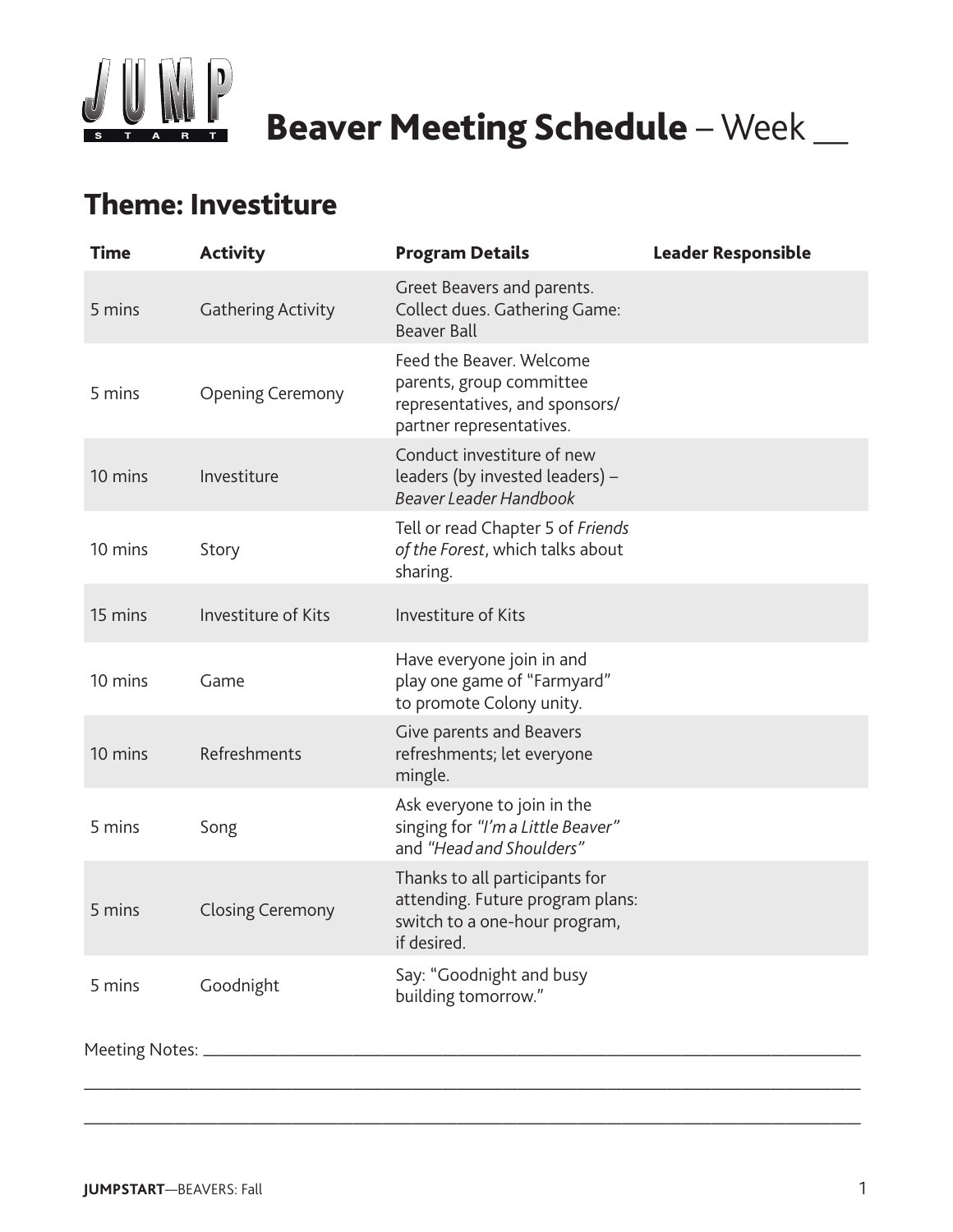### **Beaver Meeting –** Detail Planning

### **Games**

#### **Beaver Ball**

 This circular form of dodge ball involves continuous play; no player is knocked out of the game. Beavers form a circle with one lodge or tail group in the centre. Those in the circle throw a soft volleyball to try to hit the Beavers inside, but only below the waist. When hit, a Beaver in the centre exchanges places in the circle of throwers with the Beaver who threw the ball.

### **Farmyard**

 Give each Beaver an animal name to keep secret from other players. Allot the same animal name to two Beavers so everyone has a secret partner. Players form a large circle. On a signal, each Beaver makes his or her animal's noise and tries to find his partner. When pairs find each other, they sit down together.

### **Investiture**

#### **Leaders**

 New leaders are invested into Scouting after completion of the orientation component of the Adult Screening process. You can wear the group scarf when you begin working with a section; it is the epaulets that signify investiture. At that time you will receive your Beaver epaulets for your uniform. Any invested leader can invest a new leader.

 When it is time to invest Beavers and if your leadership team does not have any invested leaders, consider asking a Service Scouter or another Scouter in your group o do the investiture.

 At their investiture, leaders use the Scouter's Promise:

 "On my honour, I promise that I will do my best to do my duty to God and the Queen, to help other people at all times, and to carry out the spirit of the Scout Law."